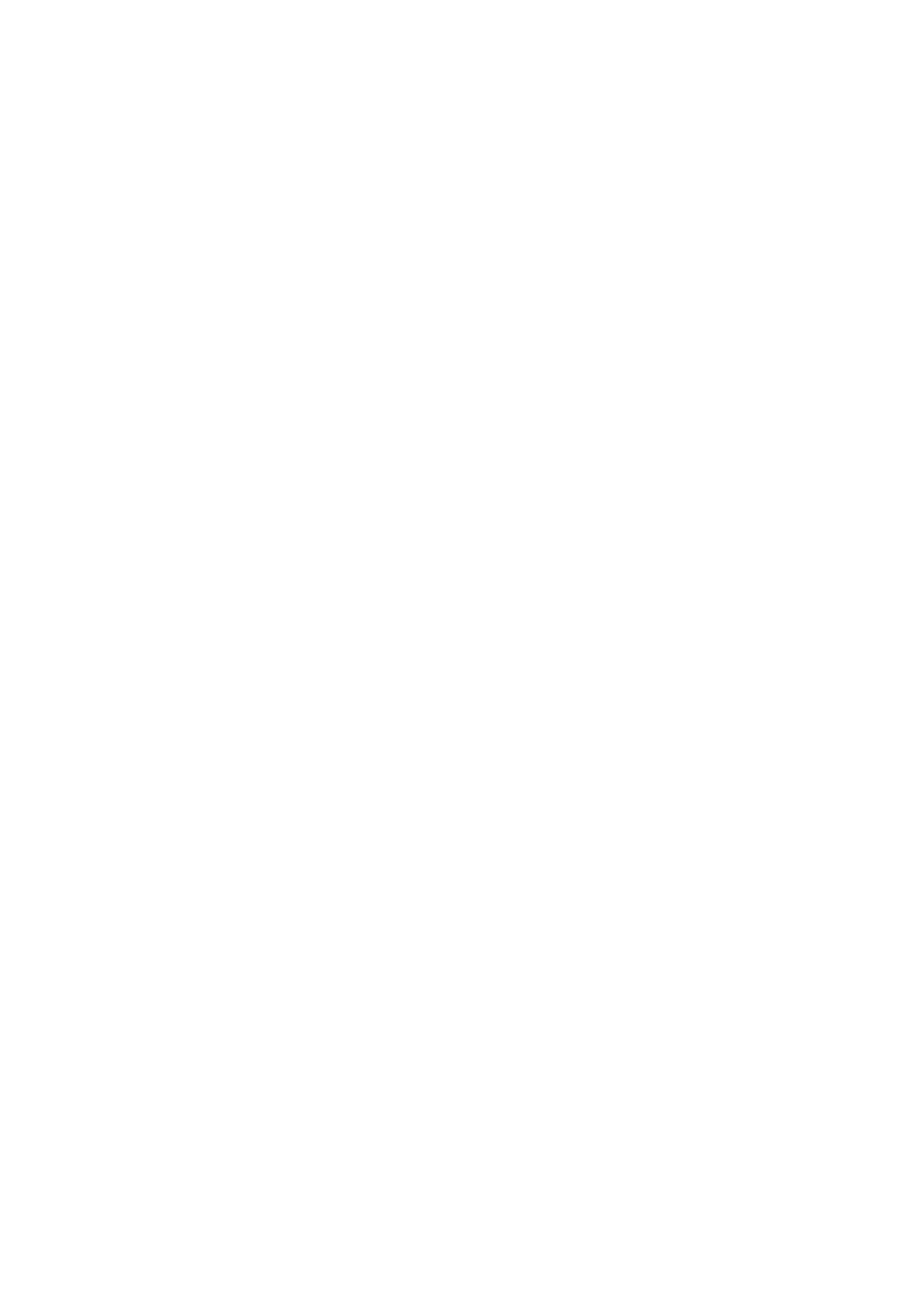## **Part 4(d) – Executive Procedure Rules**

## **1. How does the Executive operate?**

#### **1.1 Who may make Executive decisions?**

- The Executive will comprise a maximum of ten Councillors, including the Leader and Deputy Leader. The Leader will be appointed for a four year term, subject to the provisions set out in **Part 2 - Article 7.03 (a) – (c)**.
- The Leader will then appoint up to 9 other Cabinet Members who will be allocated one of the portfolios set out in **Part 3**, **Schedule 1**.
- The Leader may amend these portfolios in accordance with **Part 2** Article 7.02.
- Subject to the powers delegated to the Cabinet Committee re traffic orders (set out in **Part 3, Schedule 2**) and the Scheme of Delegations to Officers [set out at **Part 3**, **Schedule 3**] Executive functions will be discharged by decisions taken at meetings of the Executive as a whole.
- If and to the extent that any Executive functions are not included in the delegation scheme then in cases of urgency the Leader may arrange for the discharge of those functions by delegating them to the Chief Executive or the appropriate Deputy Chief Executive to act in consultation with the Leader under section 15(3) and (4) of the 2000 Act subject to review by the Council at the next annual Council meeting.<sup>1</sup>
- The Leader may appoint a substitute for each of the Cabinet Members for the purposes of being consulted by officers under the delegation scheme and generally in order to cover his / her portfolio in the event that the Cabinet Member is absent or unable to act for whatever reason. All the substitutes shall be drawn from amongst the other Cabinet Members.

## **1.2 The Council's scheme of delegation and Executive functions**

The Council's scheme of delegation will be subject to adoption by the Council and may only be amended by the Council. It will contain the details required in Article 7 and set out in **Part 3** of this Constitution.

## **1.3 Conflicts of Interest**

If the exercise of an Executive function has been delegated to a committee of the Executive, or an officer and a conflict of interest arises, then the function will be exercised at a meeting of the Executive as a whole.

## **1.4 Executive meetings – when and where?**

Unless prevented by emergency or other unavoidable cause, the Executive will meet at least 8 times per year at times to be agreed by the Leader. The Executive shall meet at the Council's main offices or another location to be agreed by the Leader.

l

<sup>1</sup> This provision is designed to cover the situation where, for whatever reasons, an executive function has been omitted from the Scheme of Delegations to Chief Officers in Part 3 (Schedule 3) and reflects Section 15 of the 2000 Act. In contrast Standing order 46 (in the Council's Procedure Rules in Part 4(a)) permits urgent action by Chief Officers in relation to matters within the terms of reference of the Cabinet or a Committee and which would normally be taken by the Cabinet or Committee as the case may be.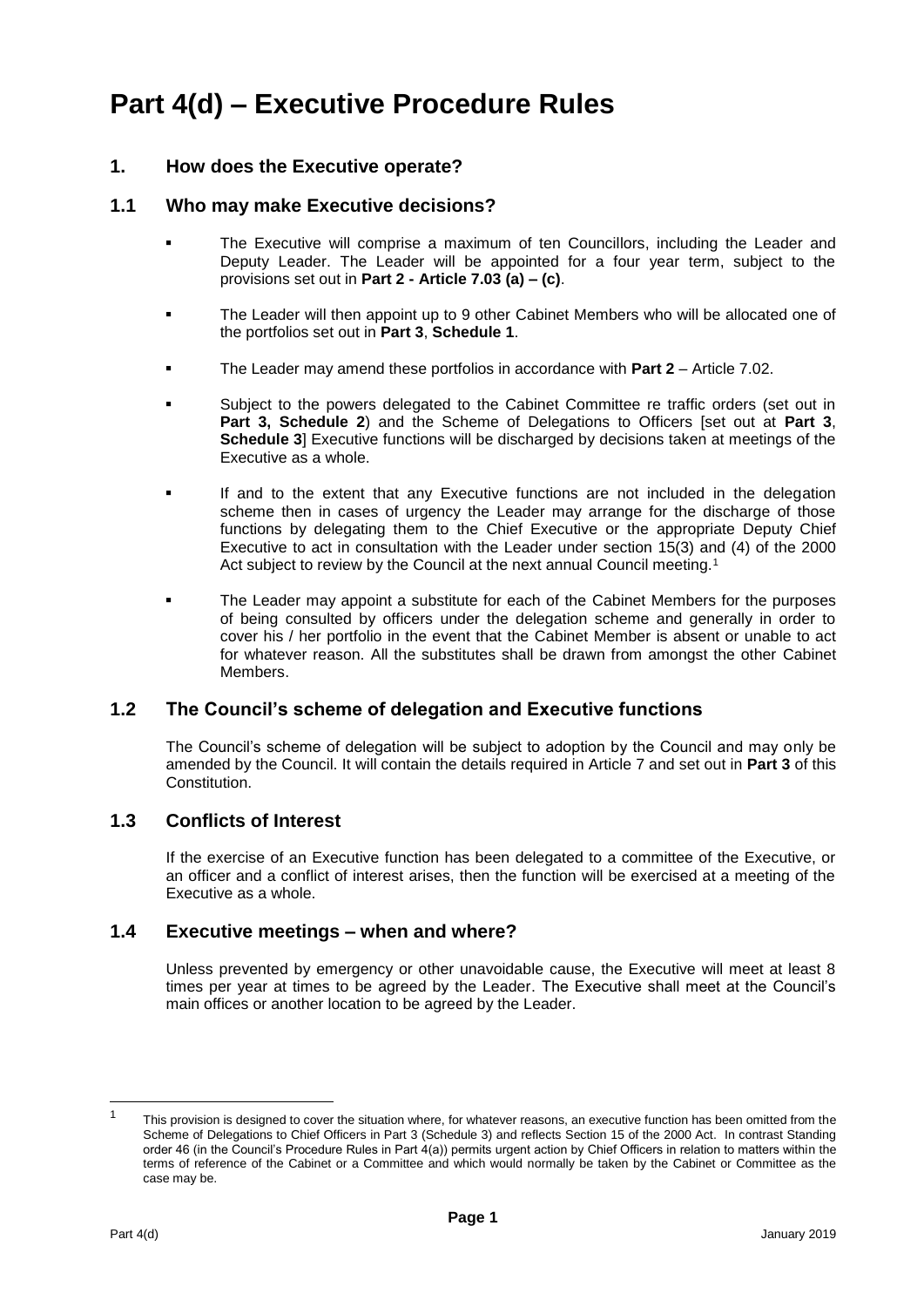## **1.5 Meetings of the Executive shall be in public**

Subject to the rules regarding exempt information in **Part 4(b)**. This requirement does not include meetings, whose sole purpose is for Officers to brief Cabinet Members. All Cabinet meetings are expected by the Council to be held in public.

## **1.6 Quorum**

The quorum for a meeting of the Executive shall be 3.

## **1.7 How are decisions to be taken by the Executive?**

Executive decisions which have been delegated to the Executive as a whole will be taken at a meeting convened in accordance with the Access to Information Procedure Rules in **Part 4(b)** of the Constitution.

## **2. How are Executive meetings conducted?**

## **2.1 Who presides?**

If the Leader is present he / she will preside. In his / her absence, then the Deputy Leader or in his absence a person appointed to do so by those present shall preside.

## **2.2 Who may attend?**

These details are set out in the Access to Information Procedure Rules in **Part 4(b)** of this Constitution. Chair of Scrutiny Committees may be invited to attend a meeting of the Executive to present their reports.

#### **2.3 What business?**

At each meeting of the Executive the following business will be conducted:

- **(i)** consideration of the minutes of the last meeting;
- **(ii)** declarations of interest, if any;
- **(iii)** matters referred to the Executive (whether by a scrutiny committee or by the Council) for reconsideration by the Executive in accordance with the provisions contained in the Scrutiny Procedure Rules (**Part 4(e)**) or the Budget and Policy Framework Procedure Rules (**Part 4(c)**);
- **(iv)** consideration of reports from scrutiny committees; and
- **(v)** matters set out in the agenda for the meeting, and which shall indicate which are key decisions and which are not, in accordance with the Access to Information Procedure Rules set out in **Part 4(b)**.

## **2.4 Consultation**

All reports to the Executive from any Cabinet Member or an officer on proposals relating to the Budget and Policy Framework must contain details of the nature and extent of consultation with stakeholders and relevant scrutiny committees, and the outcome of that consultation. Reports about other matters will set out the details and outcome of consultation as appropriate. The level of consultation required will be appropriate to the nature of the matter under consideration.